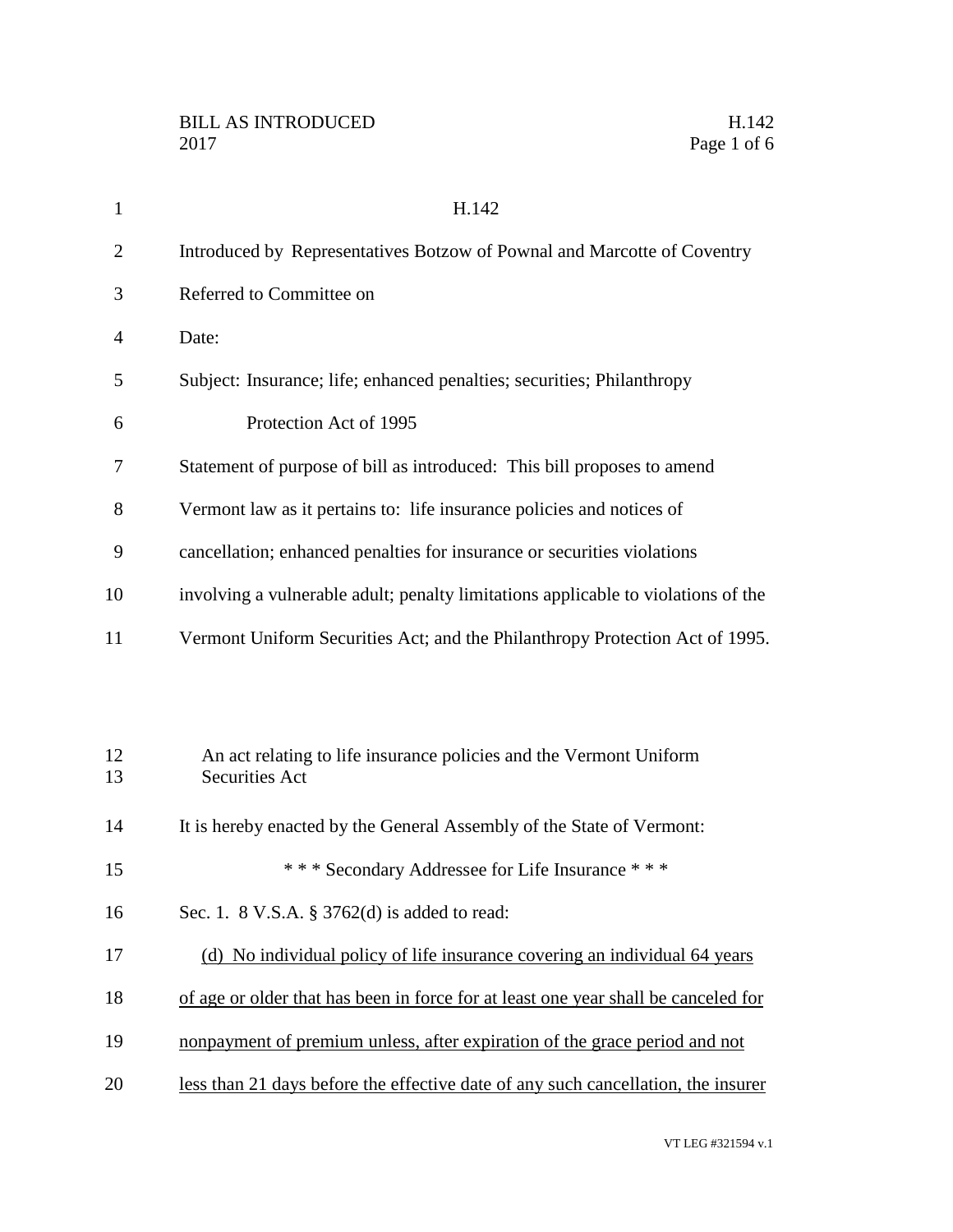| $\mathbf{1}$   | has mailed a notice of impending cancellation in coverage to the policyholder   |
|----------------|---------------------------------------------------------------------------------|
| $\overline{2}$ | and to a specified secondary addressee if such addressee has been designated    |
| 3              | by name and address in writing by the policyholder. An insurer shall notify the |
| 4              | applicant of the right to designate a secondary addressee at the time of        |
| 5              | application for the policy on a form provided by the insurer, and annually      |
| 6              | thereafter, and the policyholder shall have the right to designate a secondary  |
| 7              | addressee, in writing, by name and address, at any time the policy is in force, |
| 8              | by submitting such written notice to the insurer. If a life insurance policy    |
| 9              | provides a grace period longer than 51 days for nonpayment of premium, the      |
| 10             | notice of cancellation in coverage required by this subsection shall be mailed  |
| 11             | to the policyholder and to the secondary addressee not less than 21 days prior  |
| 12             | to the expiration of the grace period provided in such policies.                |
| 13             | *** Penalty Enhancements for Violations Involving a Vulnerable Adult ***        |
| 14             | Sec. 2. 8 V.S.A. § 24 is amended to read:                                       |
| 15             | § 24. SENIOR INVESTOR PROTECTION                                                |
| 16             | * * *                                                                           |
| 17             | (e) The Commissioner, in addition to other powers conferred on the              |
| 18             | Commissioner by law, may increase the amount of an administrative penalty       |
| 19             | by not more than \$5,000.00 per violation for violations involving a person who |
| 20             | is a vulnerable adult as defined in $33 \text{ V.S.A. }$ \$6902(14).            |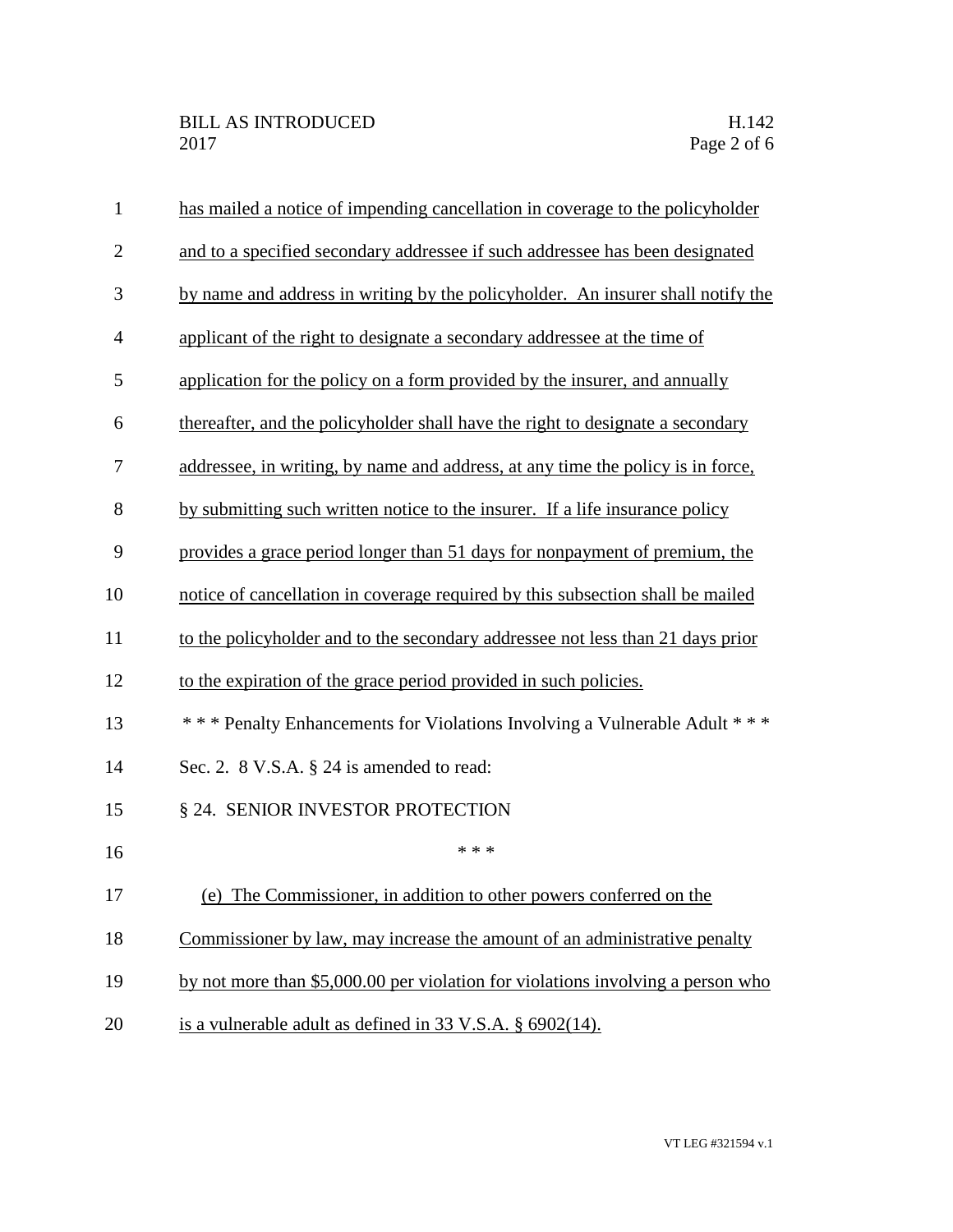| $\mathbf{1}$   | *** Securities Act Penalties, Generally; Vulnerable Adults ***                                    |
|----------------|---------------------------------------------------------------------------------------------------|
| $\overline{2}$ | Sec. 3. 9 V.S.A. $\S$ 5412(c) is amended to read:                                                 |
| 3              | (c) If the Commissioner finds that the order is in the public interest and                        |
| $\overline{4}$ | subdivisions $(d)(1)$ through $(6)$ , $(8)$ , $(9)$ , $(10)$ , $(12)$ , or $(13)$ of this section |
| 5              | authorize the action, an order under this chapter may censure, impose a bar on,                   |
| 6              | or impose a civil penalty on a registrant in an amount not more than                              |
| 7              | $$15,000.00$ for each violation and not more than $$1,000,000.00$ for more than                   |
| 8              | one violation, and recover the costs of the investigation from the registrant,                    |
| 9              | and, if the registrant is a broker-dealer or investment adviser, a partner, officer,              |
| 10             | director, or person having a similar status or performing similar functions, or a                 |
| 11             | person directly or indirectly in control of the broker-dealer or investment                       |
| 12             | adviser. The limitations on civil penalties contained in this subsection shall not                |
| 13             | apply to settlement agreements.                                                                   |
| 14             | Sec. 4. 9 V.S.A. § $5603(b)(2)(C)$ is amended to read:                                            |
| 15             | (C) imposing a civil penalty up to $$15,000.00$ for each violation and                            |
| 16             | not more than \$1,000,000.00 for more than one violation; an order of                             |
| 17             | rescission, restitution, or disgorgement directed to a person that has engaged in                 |
| 18             | an act, practice, or course of business constituting a violation of this chapter or               |
| 19             | the predecessor act or a rule adopted or an order issued under this chapter or                    |
| 20             | the predecessor act. The court may increase a civil penalty amount by not                         |
| 21             | more than \$5,000.00 per violation for violations involving a person who is a                     |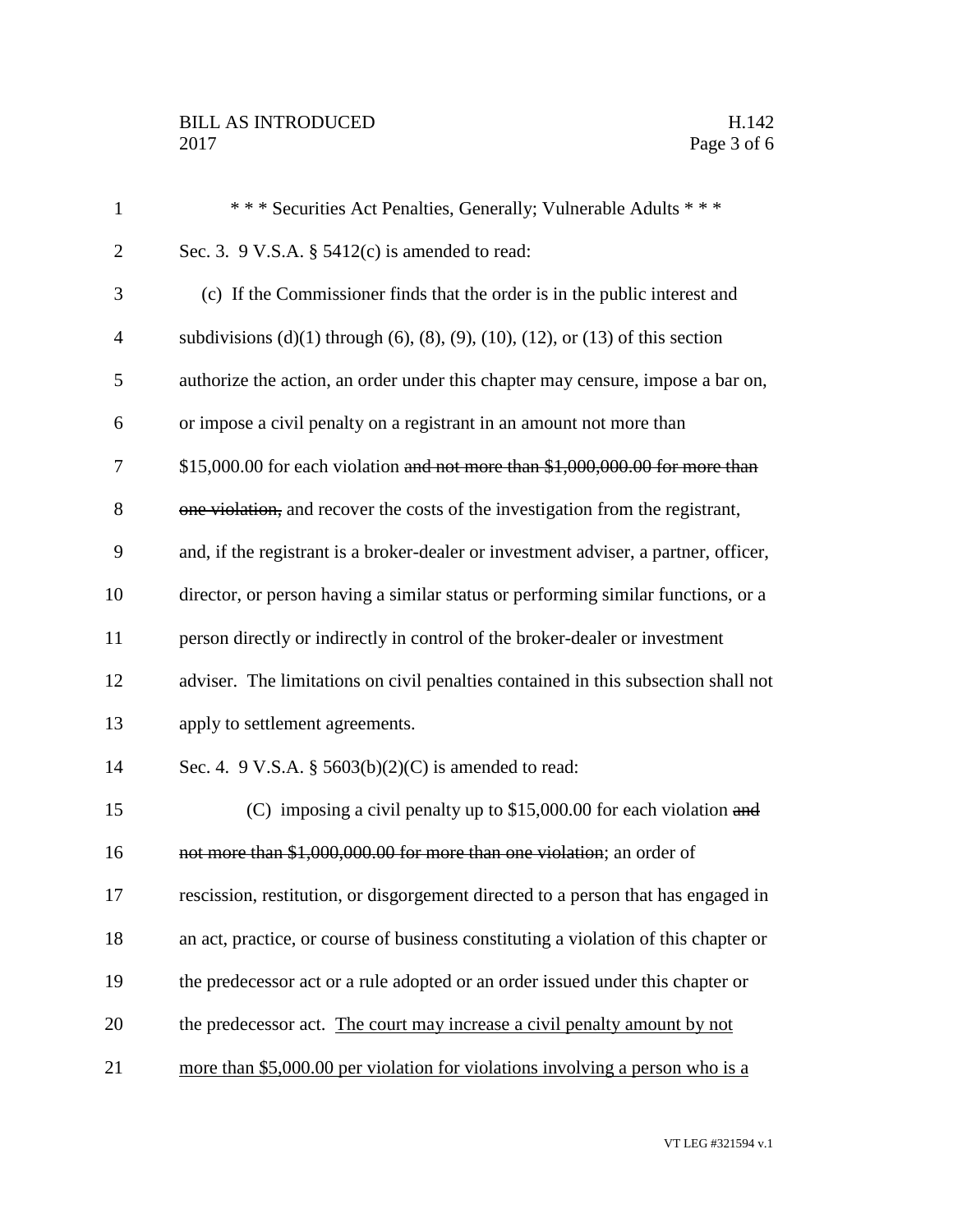| $\mathbf{1}$   | vulnerable adult as defined in 33 V.S.A. $\S$ 6902(14). The limitations on civil                           |
|----------------|------------------------------------------------------------------------------------------------------------|
| 2              | penalties contained in this subdivision shall not apply to settlement                                      |
| 3              | agreements; and                                                                                            |
| $\overline{4}$ | Sec. 5. 9 V.S.A. $\S$ 5604(d) is amended to read:                                                          |
| 5              | (d) In a final order under subsection (b) or $(c)$ of this section, the                                    |
| 6              | Commissioner may impose a civil penalty of not more than \$15,000.00 for                                   |
| 7              | each violation and not more than \$1,000,000.00 for more than one violation.                               |
| 8              | The Commissioner may also require a person to make restitution or provide                                  |
| 9              | disgorgement of any sums shown to have been obtained in violation of this                                  |
| 10             | chapter, plus interest at the legal rate. The limitations on civil penalties                               |
| 11             | contained in this subsection shall not apply to settlement agreements.                                     |
| 12             | *** Securities Act Housekeeping ***                                                                        |
| 13             | Sec. 6. 9 V.S.A. § 5302 is amended to read:                                                                |
| 14             | § 5302. NOTICE FILING                                                                                      |
| 15             | * * *                                                                                                      |
| 16             | (c) With respect to a security that is a federal covered security under                                    |
| 17             | 15 U.S.C. $\frac{27}{5}$ 77r(b)(4)(E) $\frac{27}{5}$ 77r(b)(4)(F), a rule under this chapter may require a |
| 18             | notice filing by or on behalf of an issuer to include a copy of Form D,                                    |
| 19             | including the Appendix, as promulgated by the Securities and Exchange                                      |
| 20             | Commission, and a consent to service of process complying with section 5611                                |
| 21             | of this chapter signed by the issuer not later than 15 days after the first sale of                        |
|                |                                                                                                            |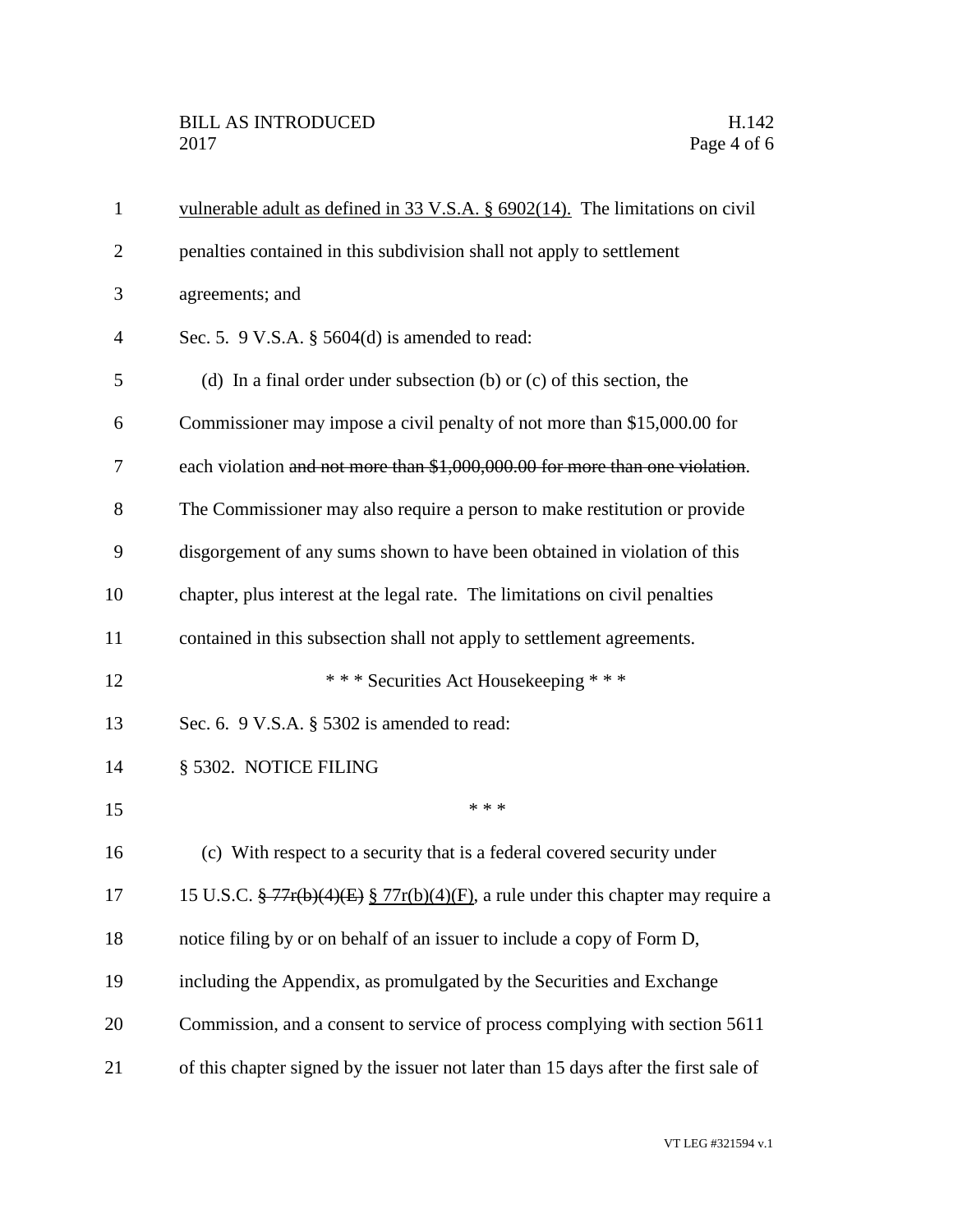| $\mathbf{1}$   | the federal covered security in this State and the payment of a fee as set forth  |
|----------------|-----------------------------------------------------------------------------------|
| $\overline{2}$ | in subsection (e) of this section. The notice filing shall be effective for one   |
| 3              | year from the date the notice filing is accepted as complete by the Office of the |
| $\overline{4}$ | Commissioner. On or before expiration, the issuer may annually renew a            |
| 5              | notice filing by filing a copy of those records filed by the issuer with the      |
| 6              | Securities and Exchange Commission that are required by rule or order under       |
| 7              | this chapter to be filed and by paying an annual renewal fee as set forth in      |
| 8              | subsection (e) of this section.                                                   |
| 9              | (d) Subject to the provisions of 15 U.S.C. $\S 77r(c)(2)$ and any rules adopted   |
| 10             | thereunder, with respect to any security that is a federal covered security under |
| 11             | 15 U.S.C. § 77r(b)(3) or $(4)(A)$ (C) $(4)(A)$ -(E) and (G) and that is not       |
| 12             | otherwise exempt under sections 5201 through 5203 of this title, a rule adopted   |
| 13             | or order issued under this chapter may require any or all of the following with   |
| 14             | respect to such federal covered securities, at such time as the Commissioner      |
| 15             | may deem appropriate:                                                             |
| 16             | * * *                                                                             |
| 17             | *** Philanthropy Protection Act; Exemption Repeal ***                             |
| 18             | Sec. 7. REPEAL                                                                    |
| 19             | 9 V.S.A. § 5615 (exempting Vermont from the Philanthropy Protection Act)          |
| 20             | of 1995) is repealed.                                                             |